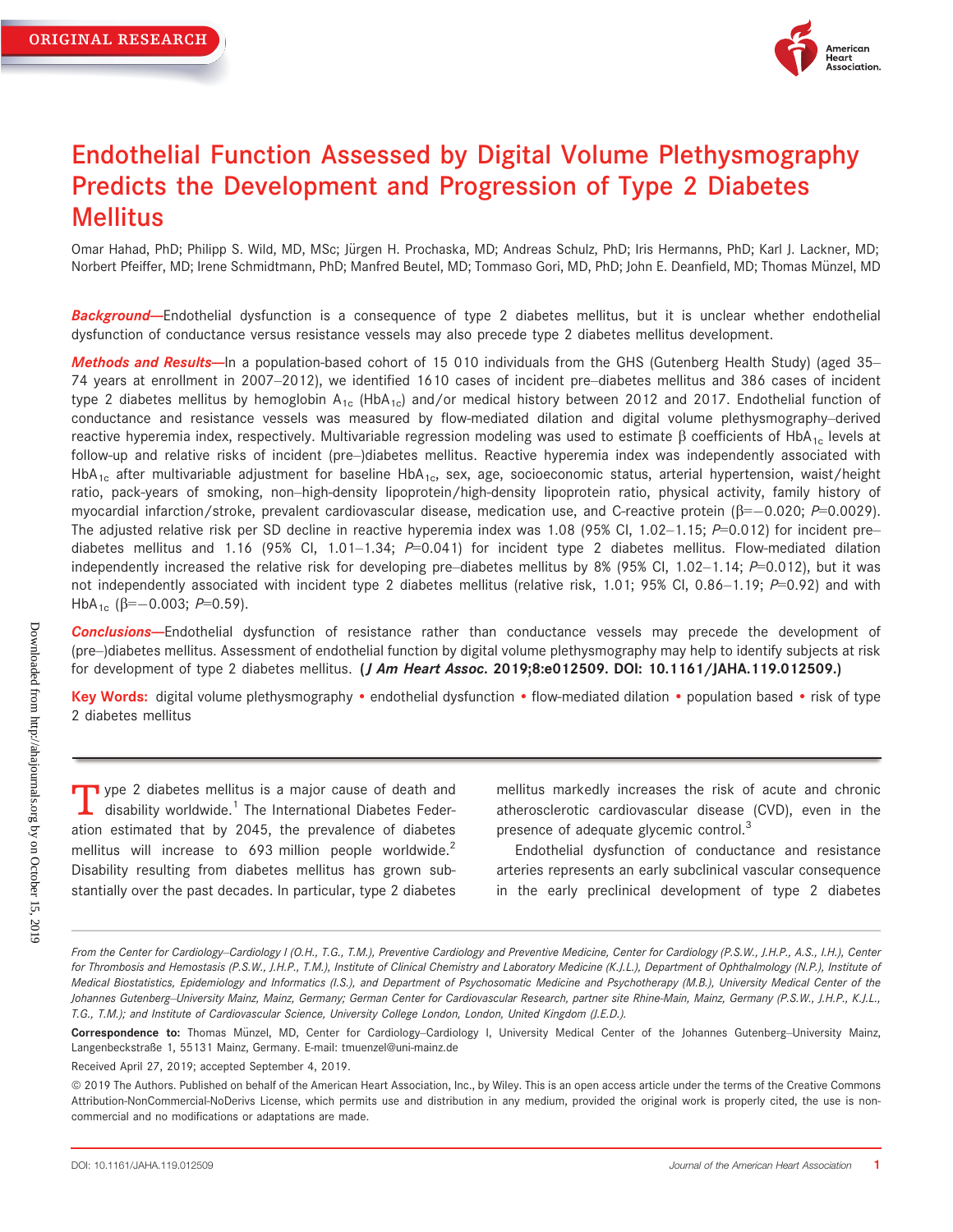### Clinical Perspective

#### What Is New?

- Endothelial dysfunction of resistance rather than conductance vessels predicts incident pre–diabetes mellitus and type 2 diabetes mellitus in a large population-based cohort.
- The analysis demonstrated that a lower reactive hyperemia index, derived from digital volume plethysmography, was a predictor for the development of type 2 diabetes mellitus and its precursor pre–diabetes mellitus independently of other diabetes mellitus risk factors, whereas this association was weaker for flow-mediated dilation of the brachial artery.

#### What Are the Clinical Implications?

- These findings implicate that microvascular damage may precede the manifestation of diabetes mellitus.
- Assessment of microvascular endothelial dysfunction may be useful in the risk stratification for type 2 diabetes mellitus.

mellitus.<sup>4,5</sup> This finding is most commonly explained by the effects of hyperglycemia and insulin resistance, which lead to a decreased bioavailability of vascular NO and inappropriate production of oxygen-free radicals.<sup>6</sup> Moreover, endothelial dysfunction has been shown to be predictive of future cardiovascular events in several disease phenotypes, including patients with coronary and peripheral artery disease, arterial hypertension, and chronic congestive heart failure.<sup>7,8</sup> More important, these alterations have been reported to be already detectable in the prediabetic phase, an intermediate stage along the continuum from normal glucose levels to the clinical entity of type 2 diabetes mellitus.<sup>9</sup>

In addition, evidence is available that endothelial dysfunction may not only be the consequence but rather precede or even predict the onset of development of type 2 diabetes mellitus. However, most of these studies used solely plasma biomarkers of endothelial activation or used flow-mediated dilation (FMD) of the brachial artery in small study samples<sup>10–15</sup> without sufficient control for confounding factors. To the best of our knowledge, no study has to date investigated whether endothelial dysfunction of conductance and/or resistance vessels is associated with an increased incidence of future development of pre–diabetes mellitus and type 2 diabetes mellitus independently of the cardiovascular risk profile.

To address this topic, we measured endothelial function of large conductance arteries and small arterioles in the GHS (Gutenberg Health Study).<sup>16</sup> We investigated whether endothelial dysfunction predicts incident pre–diabetes mellitus and type 2 diabetes mellitus and how this association is influenced by other cardiovascular risk factors.

# Methods

The analysis presents clinical data of a large-scale populationbased cohort with ongoing follow-up examinations. This project constitutes a major scientific effort with high methodological standards and detailed guidelines for analysis and publication to ensure scientific analyses on the highest level. Therefore, data are not made available for the scientific community outside the established and controlled workflows and algorithms. To meet the general idea of verification and reproducibility of scientific findings, we offer access to data at the local database in accordance with the ethics vote on request at any time. The GHS steering committee, which comprises a member of each involved department and the head of the GHS, convenes once a month. The steering committee decides on internal and external access of researchers and use of the data and biomaterials based on a research proposal to be supplied by the researcher. Interested researchers make their requests to the head of the GHS (Philipp S. Wild, [philipp.wild@unimedizin](mailto:philipp.wild@unimedizin-mainz.de)[mainz.de\)](mailto:philipp.wild@unimedizin-mainz.de).

#### Study Design and Sample

The data presented were derived from the GHS, an age-, sex-, and residence-stratified, population-based, prospective singlecenter cohort study in midwestern Germany. The study design of the GHS has been published previously.<sup>16</sup> The multidisciplinary GHS aims at improving individual risk stratification with focus on CVD, metabolic, ophthalmological, cancer, immune system, and mental diseases. The study sample comprises 15 010 individuals (age range, 35–74 years), who underwent a baseline examination between 2007 and 2012 at the University Medical Center Mainz. During the visit at the study center, individuals underwent a standardized 5-hour baseline examination with deep clinical phenotyping and biobanking, according to standard operating procedures. Sequential phenotyping has been conducted 5 years after enrollment (ie, 2012–2017) at the study platform. The study protocol was approved by the ethics committee of the Statutory Physician Board of the State Rhineland-Palatinate and the local data safety commissioners. The study design is in accordance with the revised Helsinki protocol and principles outlined in recommendations for Good Clinical and Epidemiological Practice. Written informed consent was collected from all study participants before participation.

# Assessment of Endothelial Function by FMD and Digital Volume Plethysmography

Briefly, endothelial function measurements were performed in dark, air-conditioned rooms (23°C–25°C) after at least 5 minutes of rest and the subjects in a fasted state (8 hours)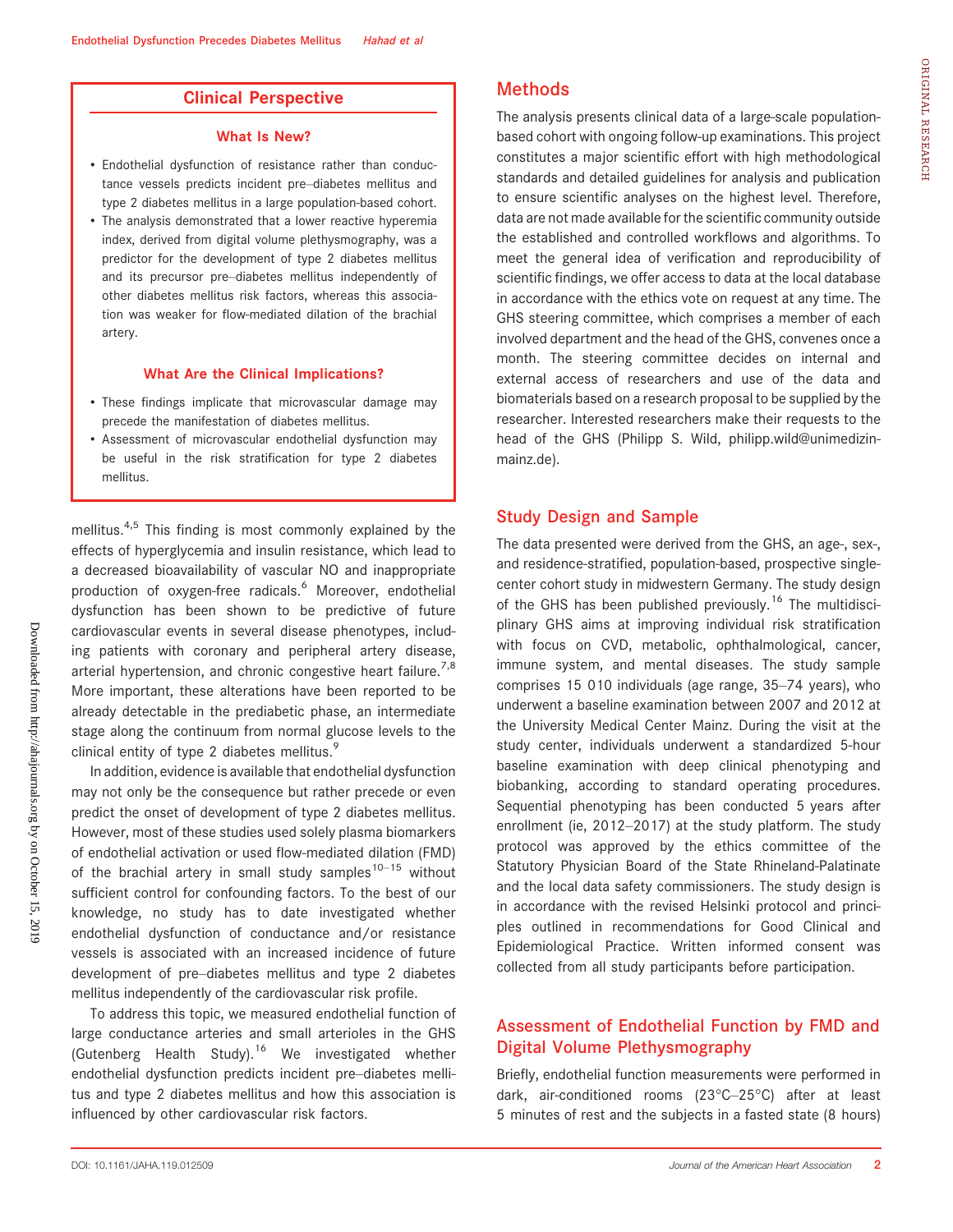and supine position. Subjects were particularly advised to refrain from nicotine, caffeine, alcohol, vitamins, and physical activity before measurement.

Brachial artery diameter was measured in resting conditions, and FMD was determined after a 5-minute upper-arm occlusion under standardized conditions as percentage increase of baseline artery diameter. Two-dimensional highresolution ultrasound images of the right brachial artery were acquired with a Philips HD11XE CV ultrasound machine (Best, the Netherlands) using a linear array broadband probe, L12–5 (38 mm). Artery diameters were analyzed offline with the Brachial Analyzer software tool, version 5.0 (Medical Imaging Applications LLC, Iowa City, IA).

For digital volume plethysmography, pneumatic pulse amplitude was recorded in both index fingers (left index finger served as control finger) using the Endo-PAT 2000 device (Itamar Medical, Caesarea, Israel). Digital reactive hyperemia index (RHI) was calculated automatically by the Endo-PAT software as logarithmic ratio between rest and postocclusion in digital pulse amplitude, normalized to the control finger.

Measurements of FMD and digital volume plethysmography were conducted simultaneously in a single examination by trained technicians who had performed at least 250 vascular function studies before study enrollment and with continuing quality assessment. Reproducibility of the measurements was evaluated and provided good intraclass and interclass variability for all measures of endothelial function (eg, FMD: 0.87–0.93 and 0.90–0.93, respectively). Further details and quality control data about the measurements in the GHS have been described elsewhere.<sup>17,18</sup>

# Determination of Cardiovascular Risk Factors and **CVD**

Computer-assisted interviews, anthropometric measures, and routine laboratory assessments were conducted in a standardized manner to assess cardiovascular risk factors, cardiovascular comorbidities, and humoral biomarkers of glucose metabolism. Medication history was derived from medical records and personal reports and categorized according to the Anatomical Therapeutic Chemical Classification System.<sup>19</sup> Variables were defined as follows: waist/height ratio was calculated by dividing the waist circumference by the body height in centimeters. Pack-years of smoking was calculated as number of cigarettes smoked per day divided by 20 (a pack) and multiplied by the number of years smoked. Arterial hypertension was defined as systolic blood pressure ≥140 mm Hg or diastolic blood pressure ≥90 mm Hg at rest (mean of second and third standardized measurement after 8 and 11 minutes of rest respectively) or by intake of any antihypertensive drugs within the past 2 weeks or arterial hypertension diagnosed by a physician. Non–high-density lipoprotein/high-density lipoprotein ratio was calculated by subtracting high-density lipoprotein cholesterol from total cholesterol divided by high-density lipoprotein cholesterol. Physical activity was measured using the validated Short Questionnaire to Assess Health-Enhancing Physical Activity,<sup>20</sup> which contains questions on multiple activities (commuting, leisure time, household, and activities at work and school), referring to a normal week in recent months (days per week, average time per day, and intensity) for the calculation of an index score (total minutes of activity multiplied by intensity score). Prevalent CVD was assessed on the basis of medical history or diagnosis during a standardized computer-assisted personal interview as any of the following: coronary artery disease, peripheral artery disease, myocardial infarction, congestive heart failure, stroke, or atrial fibrillation. Family history of myocardial infarction or stroke was self-reported. High-sensitivity C-reactive protein was obtained by a standardized laboratory method. Socioeconomic status was assessed via a validated index score combining information about educational background, current occupation, and income (range, 3–21), with a higher score indicating higher socioeconomic status.<sup>21</sup> Detailed information on clinical and laboratory examinations has been published previously.<sup>17,22</sup> All data used for the present study underwent detailed quality control by a central data management unit and were screened for completeness according to predefined algorithms and plausibility criteria.

# Definition and Ascertainment of Type 2 Diabetes Mellitus

Baseline and incident pre–diabetes mellitus were defined by hemoglobin  $A_{1c}$  (HbA<sub>1c</sub>) levels, whereas baseline and incident type 2 diabetes mellitus were defined by  $HbA_{1c}$  levels and medical history.<sup>23</sup> Individuals with an intake of antidiabetic medication and/or previous diagnosis of type 2 diabetes mellitus were classified as diabetic. According to  $HbA_{1c}$  levels, subjects were classified according to guidelines of the American Diabetes Association<sup>23</sup> (ie, <5.7% [<39 mmol/mol] as normoglycemic, 5.7%–6.4% [39–46 mmol/mol] as having increased risk for diabetes mellitus or pre–diabetes mellitus, and ≥6.5% [≥48 mmol/mol] as having diabetes mellitus). Individuals with type 1 diabetes mellitus and other types of diabetes mellitus (n=134) were excluded from the analysis.

### Statistical Analysis

Baseline characteristics of the study sample are shown according to glucose status (ie, normoglycemia, pre–diabetes mellitus, and type 2 diabetes mellitus) as absolute and relative frequency for categorical variables and as mean value and SD or median with 25th and 75th percentiles for continuous variables. Statistical comparisons for categorical variables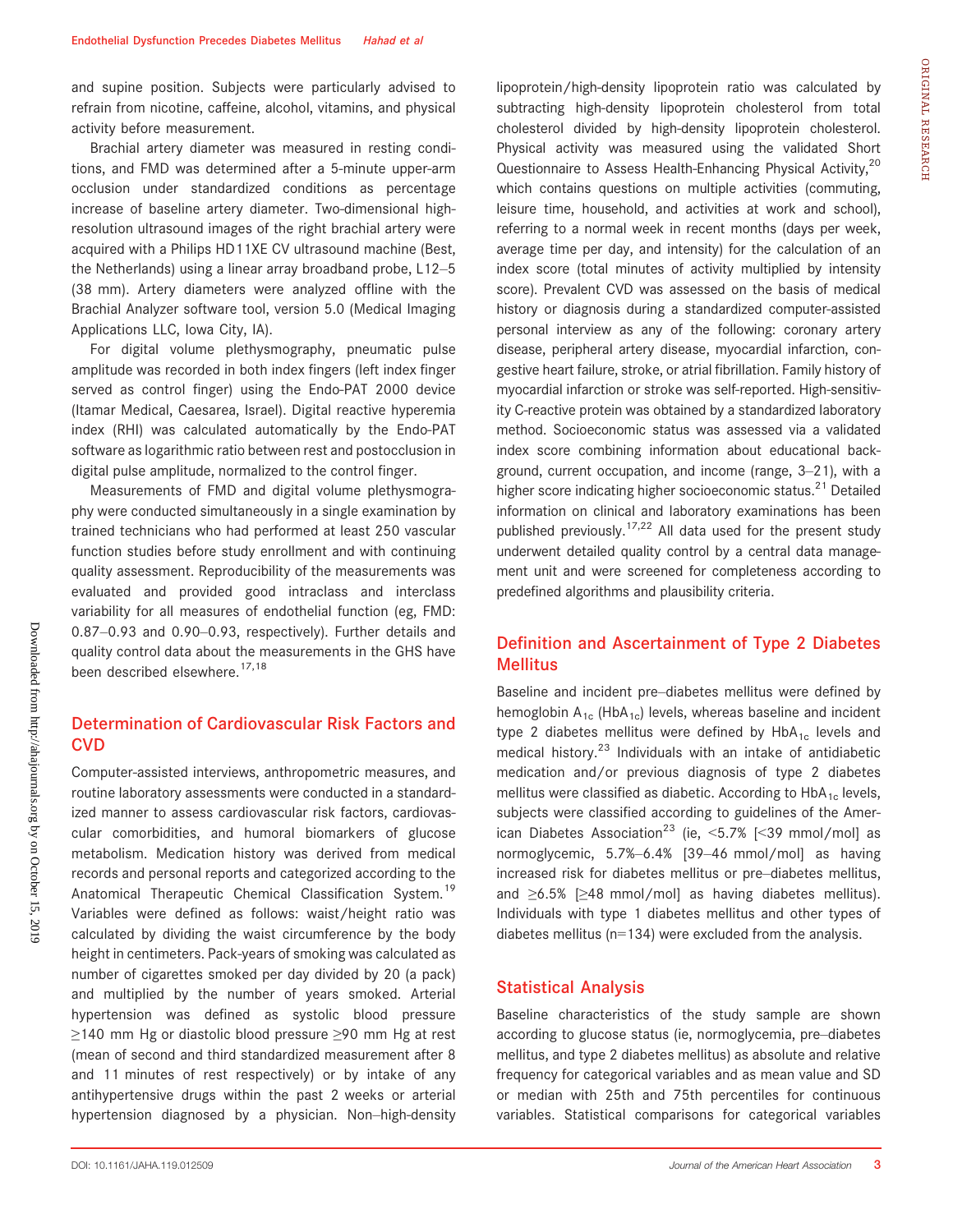were made by Fisher exact or  $\chi^2$  tests; and for continuous variables, Mann-Whitney  $U$  or Student  $t$  tests were used, respectively. For the evaluation of statistical trends among groups, Jonckheere-Terpstra trend test was used. Binomial plots were generated for incident cases of (pre–)diabetes mellitus to show their relative frequencies in dependence on endothelial function. To prospectively assess the relationship between endothelial function and levels of  $HbA_{1c}$ , linear regression models with  $\beta$  estimates were used. Scatterplots were used for the visual examination of the relationship between the independent and dependent variables, showing a linear approximation to be adequate. Moreover, histograms were used to check if the dependent variable was symmetric and if the residuals were normally distributed. These assumptions were met. We further investigated the variance inflation factor for all included variables, indicating no multicollinearity issues. Relative risks (RRs) from a Poisson regression model with robust variance estimation as a more stable alternative to log-binomial regression were used to estimate the effect of endothelial function on incident (pre–)diabetes mellitus. FMD and RHI were modeled as inverse term (multiplied by  $-1$ ), to provide estimates reflecting increased risk. Separate analyses for each endothelial function variable were performed. Models were sequentially adjusted for baseline HbA<sub>1c</sub> (continuous), sex (male/ female), age (continuous), socioeconomic status (continuous), arterial hypertension (categorical), waist/height ratio (continuous), pack-years of smoking (continuous), non–high-density lipoprotein/high-density lipoprotein ratio (continuous), physical activity (continuous), family history of myocardial infarction or stroke (categorical), prevalent CVD (categorical; composite variable combining congestive heart failure, coronary artery disease, myocardial infarction, stroke, atrial fibrillation, and peripheral artery disease), medication use (antithrombotic agents, antihypertensives, diuretics,  $\beta$  blockers, calcium channel blocker, agents acting on the reninangiotensin-aldosterone system, and lipid-modifying agents), and inflammation by levels of C-reactive protein (continuous). All effect estimates are given with 95% CIs with corresponding  $P$  values. In this explorative analysis,  $P$  values should be treated as a continuous measure of statistical strength of an association, and they are therefore reported exactly. All tests were 2 sided, and  $P<0.05$  was seen as significant. The statistical data analyses were performed using the software R, version 3.3.1 (<http://www.r-project.org/>).

### **Results**

#### Baseline Characteristics

After exclusion of individuals with type 1 diabetes mellitus (n=79) or unspecified diabetes mellitus (n=55), a total of

14 876 individuals (7522 men and 7354 women) were analyzed (Figure 1). Baseline characteristics of the study sample, according to glucose status, are presented in Table 1. At baseline, 63.4% of individuals were normoglycemic, 27.7% had pre–diabetes mellitus, and 8.8% had type 2 diabetes mellitus (of which, n=913 [69.4%] were classified by  $HbA_{1c}$ , n=386 [29.3%] were classified by medical history, and  $n=17$  [1.3%] were classified by history of antidiabetic medications). In comparison to normoglycemic individuals, subjects with pre–diabetes mellitus and diabetes mellitus were more likely to be men, were older, and had a higher waist/height ratio. Moreover, they were less physically active and showed a more pronounced cardiovascular risk profile. In general, the use of antithrombotic and cardiovascular medication increased from subjects with normoglycemia to those with pre–diabetes mellitus and diabetes mellitus. Among individuals with type 2 diabetes mellitus, approximately one third were therapy naïve with regard to antidiabetic medication. With regard to endothelial dysfunction, FMD and RHI decreased from normoglycemic to prediabetic and diabetic subjects, whereas baseline brachial artery diameter and pulse amplitude increased concordantly.

# Baseline Characteristics of Individuals Without and With Incident Pre–Diabetes Mellitus and Diabetes Mellitus at Follow-Up

Baseline characteristics of individuals who developed incident (pre–)diabetes mellitus during follow-up and those who remained free of (pre–)diabetes mellitus are displayed in Table 2. During the 5-year follow-up period, incident pre– diabetes mellitus was detected in n=1610 and incident type 2 diabetes mellitus was detected in n=386 individuals (of which, n=267 [69.2%] were classified by  $HbA_{1c}$ , n=118 [30.6%] were classified by medical history, and  $n=1$  [0.2%] were classified by history of antidiabetic medications). Distributions of characteristics of subjects with incident (pre–)diabetes mellitus were similar to those with baseline (pre–)diabetes mellitus, showing increased prevalence or alterations of cardiovascular risk factors, CVD, and endothelial function variables from normoglycemic to subjects with (pre–)diabetes mellitus. For visualization of the relation between endothelial function at baseline and incident (pre–)diabetes mellitus, binomial plots were generated for the incidence of (pre–)diabetes mellitus over the range of endothelial function (Figure 2). RHI (Figure 2A) and FMD (Figure 2C) showed a negative, graded relationship for the incidence of (pre–)diabetes mellitus across increasing values, whereas there was a steady increase in incidence of (pre–)diabetes mellitus with increasing baseline pulse amplitude (Figure 2B) and brachial artery diameter (Figure 2D).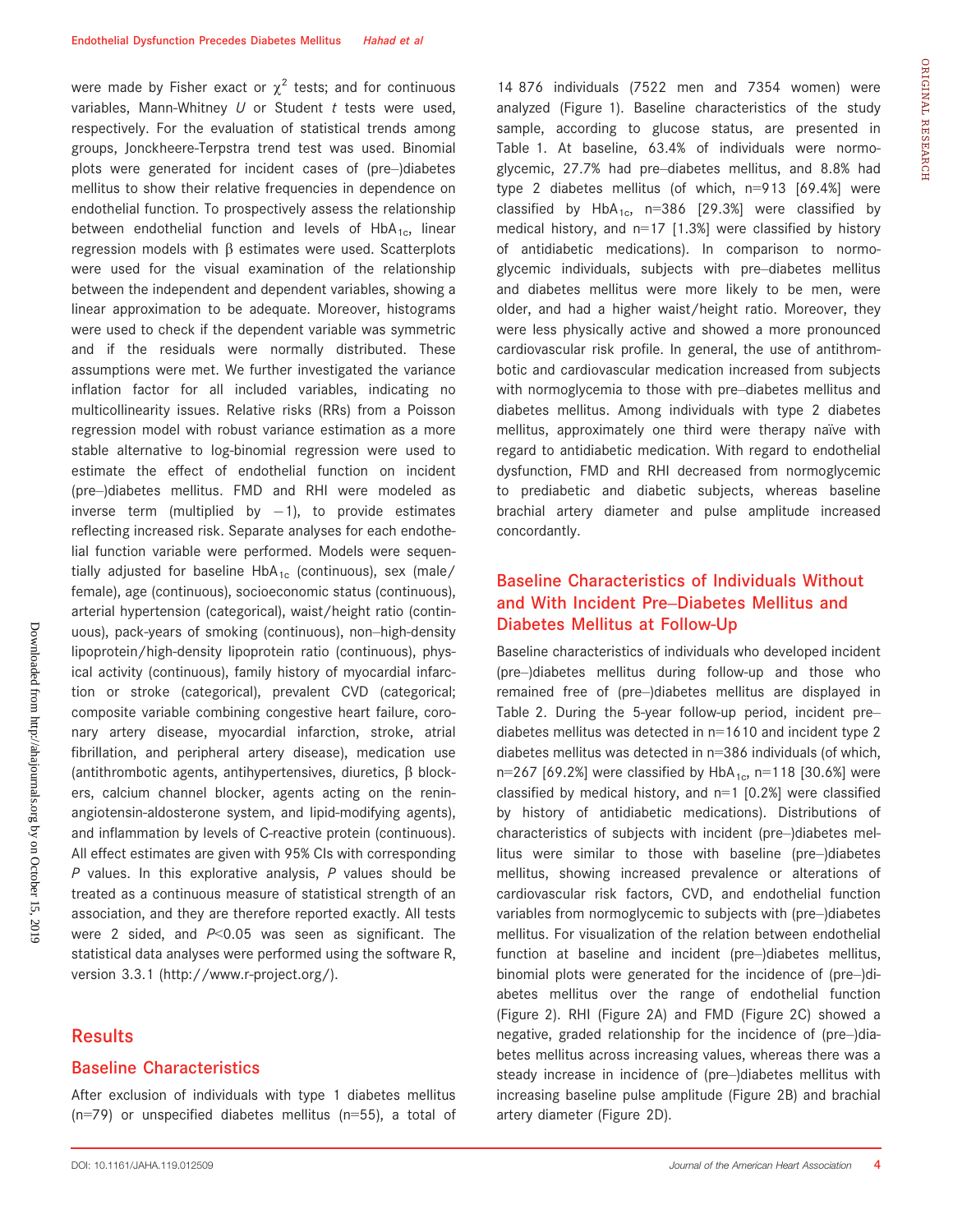

Figure 1. Flow diagram for the study sample in the present analysis. Of 15 010 participants initially enrolled in the GHS (Gutenberg Health Study) at baseline between 2007 and 2012, 134 were excluded from analysis because of having types other than type 2 diabetes mellitus. Of the remaining 14 876 participants, 12 344 attended follow-up between 2012 and 2017. FMD indicates flow-mediated dilation; HbA<sub>1c</sub>, hemoglobin A<sub>1c</sub>; RHI, reactive hyperemia index.

# Relation Between Endothelial Function at Baseline and  $HbA_{1c}$  Levels at Follow-Up

In the next step, we evaluated how endothelial function at baseline might impact  $HbA_{1c}$  levels after 5-year follow-up in all subjects of the study sample without intake of blood glucose influencing drugs at baseline and follow-up by the use of linear regression models for each measure (Table 3). Decreased RHI  $(\beta=-0.020; P=0.0029)$  and increased baseline pulse amplitude ( $\beta$ =0.015; P=0.033) were strong predictors of increased levels of  $HbA_{1c}$  at follow-up in multivariable regression analysis, with adjustment for baseline  $HbA_{1c}$ , sex, age, socioeconomic status, arterial hypertension, waist/height ratio, pack-years of smoking, non–high-density lipoprotein/ high-density lipoprotein ratio, physical activity, family history of myocardial infarction or stroke, prevalent CVD, medication use, and inflammation by levels of C-reactive protein. In contrast, the interrelation between FMD ( $\beta = -0.003$ ; P=0.62) as well as baseline brachial artery diameter ( $\beta$ =0.015;  $P=0.068$ ) and HbA<sub>1c</sub> was attenuated and did no longer pass the threshold of statistical significance after additional adjustment for cardiovascular risk factors, prevalent CVD, and medication use.

# Baseline Endothelial Function and Incident Pre–Diabetes Mellitus and Diabetes Mellitus

The results of Poisson regression modeling with robust variance estimates for subjects who were free of pre–diabetes mellitus and type 2 diabetes mellitus at baseline are displayed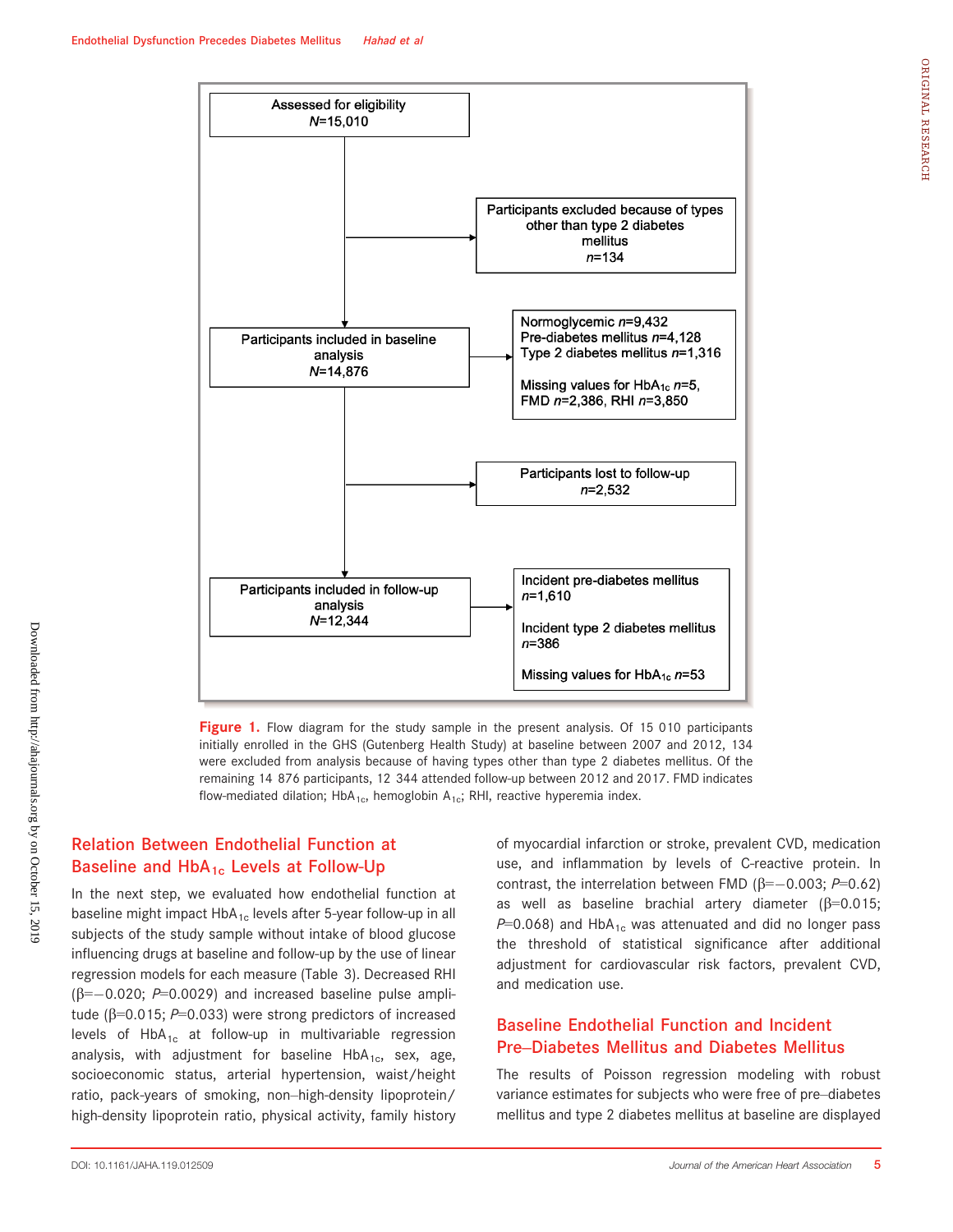# Table 1. Characteristics of the Study Sample by Glucose Status at Baseline

| Variable                                                                       | Normoglycemic (n=9432)    | Pre-Diabetes Mellitus (n=4128) | Diabetes Mellitus (n=1316) | P Value for Trend |  |  |  |  |  |
|--------------------------------------------------------------------------------|---------------------------|--------------------------------|----------------------------|-------------------|--|--|--|--|--|
| Characteristic                                                                 |                           |                                |                            |                   |  |  |  |  |  |
| Female sex, n (%)                                                              | 4786 (50.7)               | 2065 (50.0)                    | 503 (38.2)                 | < 0.0001          |  |  |  |  |  |
| Age, y                                                                         | $52.0 \pm 10.8$           | $59.3 + 9.7$                   | $63.0 \pm 8.3$             | < 0.0001          |  |  |  |  |  |
| Socioeconomic status*                                                          | 13.48 ± 4.42              | 12.16±4.39                     | 10.95±4.28                 | < 0.0001          |  |  |  |  |  |
| Cardiovascular risk factors                                                    |                           |                                |                            |                   |  |  |  |  |  |
| Arterial hypertension, n (%)                                                   | 3888 (41.2)               | 2451 (59.4)                    | 1056 (80.2)                | < 0.0001          |  |  |  |  |  |
| Pack-years of smoking <sup>†</sup>                                             | $0.02$ (0/2.43)           | $0.26$ (0/4.75)                | 0.57(0/4.87)               | < 0.0001          |  |  |  |  |  |
| Waist/height ratio <sup>‡</sup>                                                | $0.54 + 0.07$             | $0.57 + 0.08$                  | $0.63 + 0.08$              | < 0.0001          |  |  |  |  |  |
| Non-high-density<br>lipoprotein/high-density<br>lipoprotein ratio <sup>§</sup> | $2.97 \pm 1.17$           | $3.27 \pm 1.20$                | $3.37 \pm 1.20$            | < 0.0001          |  |  |  |  |  |
| Physical activity                                                              | $7.74 \pm 3.88$           | $6.94 \pm 4.02$                | $5.94 \pm 4.22$            | < 0.0001          |  |  |  |  |  |
| Family history of myocardial<br>infarction or stroke, n (%)                    | 1949 (20.7)               | 975 (23.6)                     | 362 (27.5)                 | < 0.0001          |  |  |  |  |  |
| Inflammation                                                                   |                           |                                |                            |                   |  |  |  |  |  |
| C-reactive protein, mg/L                                                       | 1.30 (0.50/2.70)          | 2.00 (1.00/3.80)               | 2.40 (1.30/5.10)           | < 0.0001          |  |  |  |  |  |
| Cardiovascular comorbidities, n (%)                                            |                           |                                |                            |                   |  |  |  |  |  |
| Congestive heart failure                                                       | 620 (6.6)                 | 352 (8.5)                      | 166 (12.6)                 | < 0.0001          |  |  |  |  |  |
| Coronary artery disease                                                        | 210(2.2)                  | 247(6.1)                       | 177(14.1)                  | < 0.0001          |  |  |  |  |  |
| Myocardial infarction                                                          | 140(1.5)                  | 173 (4.2)                      | 125(9.6)                   | $<$ 0.0001        |  |  |  |  |  |
| <b>Stroke</b>                                                                  | 113(1.2)                  | 96(2.3)                        | 64 (4.9)                   | < 0.0001          |  |  |  |  |  |
| Atrial fibrillation                                                            | 181 (1.9)                 | 148(3.6)                       | 76 (5.8)                   | < 0.0001          |  |  |  |  |  |
| Peripheral artery disease                                                      | 204(2.2)                  | 184 (4.5)                      | 107(8.3)                   | < 0.0001          |  |  |  |  |  |
| Any cardiovascular disease                                                     | 1190 (12.7)<br>842 (20.6) |                                | 445 (34.6)                 | < 0.0001          |  |  |  |  |  |
| Measurements of endothelial function                                           |                           |                                |                            |                   |  |  |  |  |  |
| Flow-mediated dilation, %                                                      | $8.60 + 5.41$             | $7.61 \pm 4.85$                | $6.45 \pm 4.62$            | 0.10              |  |  |  |  |  |
| Baseline brachial artery diameter, mm                                          | $4.23 \pm 0.86$           | $4.42 \pm 0.81$                | $4.70 \pm 0.81$            | < 0.0001          |  |  |  |  |  |
| Reactive hyperemia index <sup>1</sup>                                          | $0.69 + 0.41$             | $0.62 \pm 0.41$                | $0.45 + 0.40$              | < 0.0001          |  |  |  |  |  |
| Baseline pulse amplitude, mm                                                   | 0.38(0.19/0.74)           | 0.52(0.26/0.92)                | $0.69$ $(0.43/1.03)$       | < 0.0001          |  |  |  |  |  |
| Humoral biomarkers of glucose metabolism                                       |                           |                                |                            |                   |  |  |  |  |  |
| $HbA_{1c}$ , %                                                                 | 5.30 (5.10/5.50)          | 5.90 (5.70/6.00)               | 6.70 (6.30/7.20)           | < 0.0001          |  |  |  |  |  |
| HbA <sub>1c</sub> , mmol/mol                                                   | 34.43 (32.24/36.61)       | 40.98 (38.80/42.08)            | 49.73 (45.36/55.19)        | < 0.0001          |  |  |  |  |  |
| Fasting glucose, mg/dL                                                         | 90.0 (84.0/95.0)          | 96.0 (90.0/102.0)              | 117.2 (103.0/139.0)        | < 0.0001          |  |  |  |  |  |
| Fasting glucose, mmol/L                                                        | 5.00 (4.66/5.27)          | 5.33 (5.00/5.66)               | 6.51 (5.72/7.71)           | < 0.0001          |  |  |  |  |  |
| Medication, $n$ (%) <sup>#</sup>                                               |                           |                                |                            |                   |  |  |  |  |  |
| Antidiabetic medication (A10)                                                  | .                         | .                              | 856 (65.2)                 | $\cdots$          |  |  |  |  |  |
| Antithrombotic agents (B01)                                                    | 689 (7.4)                 | 678 (16.5)                     | 450 (34.3)                 | < 0.0001          |  |  |  |  |  |
| Antihypertensives (C02)                                                        | 57 (0.6)                  | 41 (1.0)                       | 56 (4.3)                   | < 0.0001          |  |  |  |  |  |
| Diuretics (C03)                                                                | 261 (2.8)                 | 257 (6.3)                      | 263 (20.0)                 | < 0.0001          |  |  |  |  |  |
| $\beta$ Blockers (CO7)                                                         | 1085 (11.7)               | 902 (22.0)                     | 519 (39.5)                 | < 0.0001          |  |  |  |  |  |
| Calcium channel blocker (C08)                                                  | 432 (4.6)                 | 356 (8.7)                      | 290 (22.1)                 | < 0.0001          |  |  |  |  |  |

Continued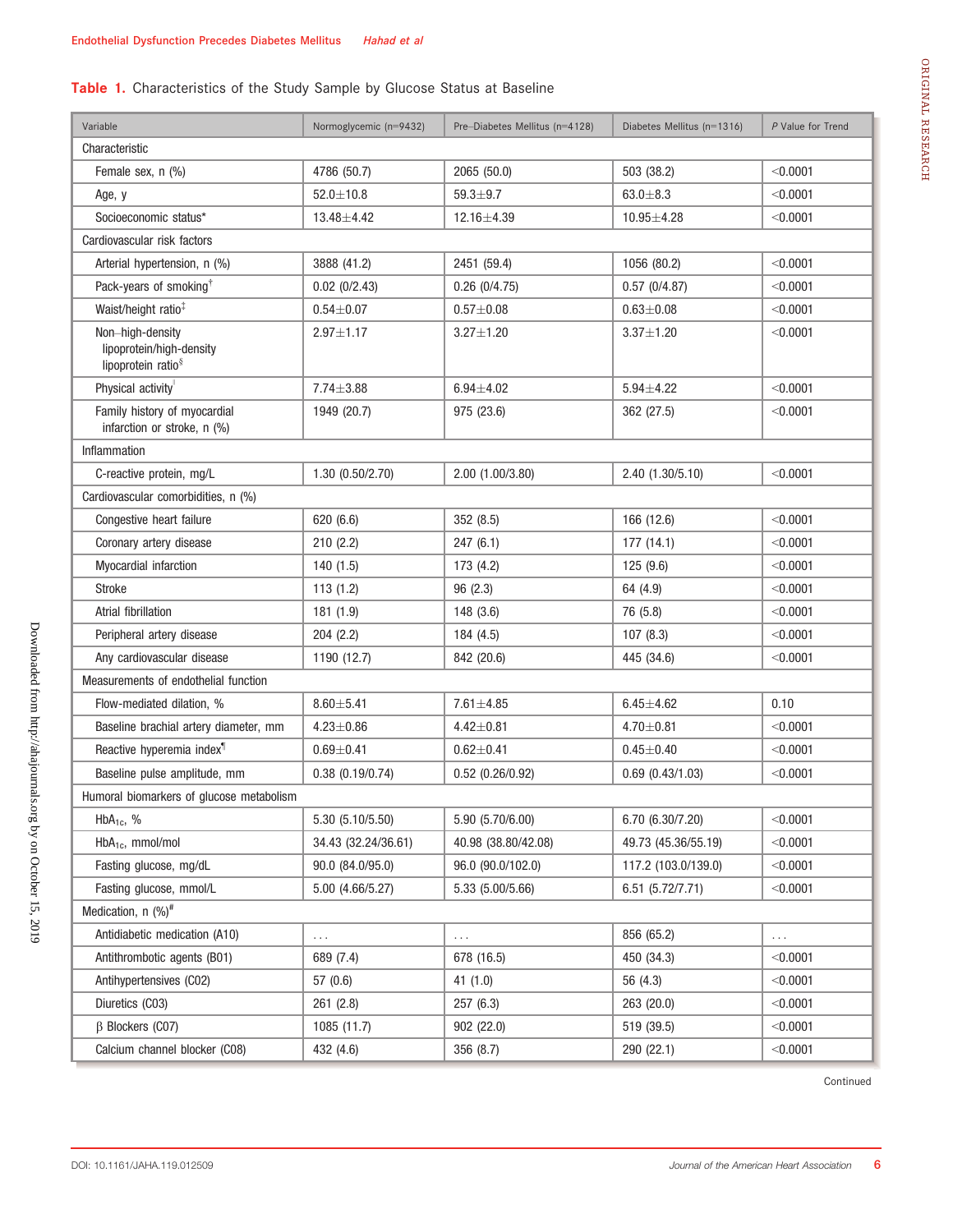#### Table 1. Continued

| Variable                                                              | Normoglycemic (n=9432) | Pre-Diabetes Mellitus (n=4128) | Diabetes Mellitus $(n=1316)$ | P Value for Trend |
|-----------------------------------------------------------------------|------------------------|--------------------------------|------------------------------|-------------------|
| Agents acting on the<br>renin-angiotensin-aldosterone<br>system (CO9) | 1464 (15.7)            | 1247 (30.4)                    | 781 (59.5)                   | < 0.0001          |
| Lipid-modifying agents (C10)                                          | 704 (7.6)              | 744 (18.2)                     | 508 (38.7)                   | < 0.0001          |

Individuals were grouped according to medical history and HbA<sub>1c</sub> levels as normoglycemic (<5.7% [<39 mmol/mol]), as having increased risk for diabetes mellitus or pre-diabetes mellitus (5.7%–6.4% [39–46 mmol/mol]), and as having diabetes mellitus (≥6.5% [≥48 mmol/mol]). Plus-minus values are means ± SDs, and 2 values in parentheses are medians with 25th and 75th percentiles. The number (percentage) denotes absolute and relative frequency. P values were derived by Jonckheere-Terpstra trend test. HbA<sub>1c</sub> indicates hemoglobin A<sub>1c</sub>. \*Socioeconomic status score ranges from 3 to 21, with higher values indicating higher status.

† Pack-years was calculated as number of cigarettes smoked per day, divided by 20 and multiplied by duration of smoking in years.

‡ Waist/height ratio is the waist circumference divided by the body height in centimeters.

§ Non–high-density lipoprotein/high-density lipoprotein ratio was calculated by subtracting high-density lipoprotein cholesterol from total cholesterol, divided by high-density lipoprotein cholesterol.

||Physical activity score was calculated by multiplying total minutes of activity by the intensity score, displayed per 1000 units.

<sup>1</sup>Reactive hyperemia index is the logarithmic ratio of digital pulse amplitude at baseline and after cuff release, normalized to the control finger.

# Medication is labeled with the anatomical therapeutic chemical code.

in Table 4. RHI was independently associated with an increased risk of incident pre–diabetes mellitus by 8% (95% Cl,  $1.02-1.15$ ;  $P=0.012$ ) and type 2 diabetes mellitus by 16% (95% CI, 1.01–1.34; P=0.041) per 1 SD. Furthermore, baseline pulse amplitude was independently predictive of future development of both pre–diabetes mellitus (RR, 1.12; 95% CI,  $1.06-1.19$ ;  $P=0.00019$ ) and diabetes mellitus (RR, 1.17; 95% Cl, 1.02-1.33; P=0.022). FMD and baseline brachial artery diameter were both independently associated with an increased risk of pre–diabetes mellitus (RR, 1.08 [95% CI, 1.02–1.14; P=0.012] for FMD and RR, 1.14 [95% CI, 1.06– 1.23; P=0.00080] for baseline brachial artery diameter). However, their impact on development of type 2 diabetes mellitus risk was present in the age-, sex-, and socioeconomic status–adjusted model (RR, 1.19 [95% CI, 1.04–1.37; P=0.014] for FMD and RR, 1.20 [95% CI, 1.02-1.41;  $P=0.027$ ] for baseline brachial artery diameter), but was no longer observed after adjustment for other cardiovascular risk factors, prevalent CVD, and medication use (RR, 1.01 [95% CI, 0.86-1.18; P=0.94] for FMD and RR, 0.96 [95% Cl, 0.79-1.16;  $P=0.65$ ] for baseline brachial artery diameter).

### **Discussion**

To our knowledge, this is the first study investigating the association of different endothelial function measurement methods, in particular digital volume plethysmography, with the incidence of pre–diabetes mellitus and type 2 diabetes mellitus in the general population. The results of the present study demonstrate, for the first time, that a lower RHI, derived from digital volume plethysmography, as well as the baseline pulse amplitude were strong predictors for the development of type 2 diabetes mellitus and its precursor pre–diabetes mellitus independently of other well-established diabetes mellitus risk factors. This implies that microvascular endothelial dysfunction may be detectable before the development of (pre–)diabetes mellitus and hence rather precede than being solely the consequence of (pre–)diabetes mellitus. In contrast, this association was weaker for FMD, a measure of endothelial function of large conductance vessels, thus enabling differentiation of microvascular and macrovascular endothelial dysfunction for the development and progression of (pre–)diabetes mellitus.

# Endothelial Dysfunction Is a Consequence of Type 2 Diabetes Mellitus

In the setting of type 2 diabetes mellitus, endothelial dysfunction is a key component of atherosclerosis and initiates the development of clinical CVD.<sup>6</sup> Pathophysiologically, endothelial dysfunction is, besides others, the consequence of recurrent hyperglycemia; elevated free fatty acids; impairment of insulin signaling, leading to systemic insulin resistance; decreased vascular bioavailability of NO caused by reduced production and/or increased inactivation of  $NO^{24}$ ; and increased oxidative stress with the consequence of enhanced vasoconstriction, inflammation, and thrombosis.<sup>25</sup>

Several methods are available for the in vivo assessment of endothelial dysfunction in humans. Among these, FMD of the brachial artery and digital volume plethysmography to determine endothelial function of arterioles are validated methods to assess conduit artery and resistance artery endothelial dysfunction, respectively.<sup>8</sup> Both methods are partly dependent on  $NO^{26}$  and correlates of coronary endothelial function.<sup>27</sup> More important, endothelial dysfunction of large and/ or small arteries has consistently shown to be associated with future cardiovascular events in patients with arterial hypertension, coronary and peripheral artery disease, and heart failure. $8,28$  Differences in the pathophysiological characteristics of endothelial dysfunction between circulatory beds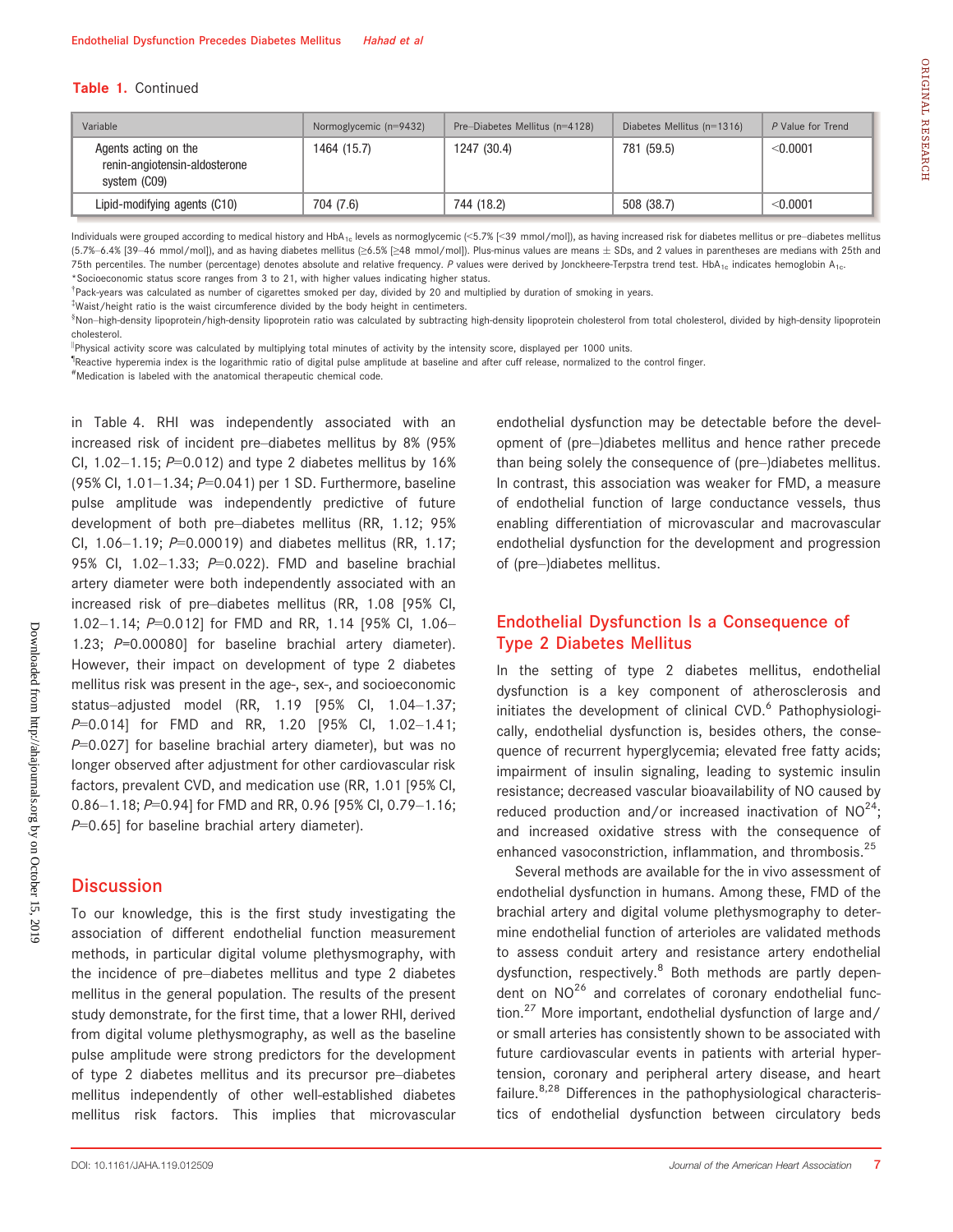# Table 2. Baseline Characteristics of Individuals Without and With Incident (Pre-) Diabetes Mellitus at Follow-Up

|                                                                                | Incident Pre-Diabetes Mellitus |                      |           | <b>Incident Diabetes Mellitus</b> |                      |           |  |  |  |  |
|--------------------------------------------------------------------------------|--------------------------------|----------------------|-----------|-----------------------------------|----------------------|-----------|--|--|--|--|
| Characteristic                                                                 | No $(n=6316)$                  | Yes $(n=1610)$       | $P$ Value | No (n=10 990)                     | Yes $(n=386)$        | $P$ Value |  |  |  |  |
| Female sex, n (%)                                                              | 3134 (49.6)                    | 834 (51.8)           | 0.12      | 5506 (50.1)                       | 156 (40.4)           | 0.00019   |  |  |  |  |
| Age, y                                                                         | $50.7 \pm 10.5$                | $55.5 \pm 10.0$      | < 0.0001  | $53.7 \pm 10.8$                   | $58.4 + 9.2$         | < 0.0001  |  |  |  |  |
| Socioeconomic status*                                                          | $13.95 \pm 4.32$               | $13.02 \pm 4.38$     | < 0.0001  | $13.42 \pm 4.39$                  | $11.83 \pm 4.23$     | < 0.0001  |  |  |  |  |
| Cardiovascular risk factors                                                    |                                |                      |           |                                   |                      |           |  |  |  |  |
| Arterial hypertension, n (%)                                                   | 2366 (37.5)                    | 784 (48.7)           | < 0.0001  | 4878 (44.4)                       | 286 (74.1)           | < 0.0001  |  |  |  |  |
| Pack-years of smoking <sup>†</sup>                                             | 0(0/1.89)                      | 0.13(0/3.14)         | < 0.0001  | 0(0/2.50)                         | 1.09(0/6.80)         | < 0.0001  |  |  |  |  |
| Waist/height ratio <sup>‡</sup>                                                | $0.53 + 0.07$                  | $0.55 + 0.07$        | < 0.0001  | $0.54 + 0.07$                     | $0.62 + 0.08$        | < 0.0001  |  |  |  |  |
| Non-high-density<br>lipoprotein/high-density<br>lipoprotein ratio <sup>§</sup> | $2.90 + 1.13$                  | $3.13 \pm 1.16$      | < 0.0001  | $3.02 \pm 1.15$                   | $3.72 \pm 1.24$      | < 0.0001  |  |  |  |  |
| Physical activity                                                              | $7.92 \pm 3.76$                | $7.62 \pm 3.87$      | 0.011     | 7.32 (5.30/9.42)                  | 6.31 (4.00/8.43)     | < 0.0001  |  |  |  |  |
| Family history of myocardial<br>infarction or stroke, n (%)                    | 1270 (20.1)                    | 362 (22.5)           | 0.038     | 2341 (21.3)                       | 91 (23.6)            | 0.28      |  |  |  |  |
| Inflammation                                                                   |                                |                      |           |                                   |                      |           |  |  |  |  |
| C-reactive protein, mg/L                                                       | 1.20(0.50/2.40)                | $1.60$ $(0.57/3.20)$ | < 0.0001  | 1.40 (0.50/2.80)                  | 2.30 (1.20/4.91)     | < 0.0001  |  |  |  |  |
| Cardiovascular comorbidities, n (%)                                            |                                |                      |           |                                   |                      |           |  |  |  |  |
| Congestive heart failure                                                       | 390 (6.2)                      | 101(6.3)             | 0.86      | 731 (6.7)                         | 30(7.8)              | 0.41      |  |  |  |  |
| Coronary artery disease                                                        | 107(1.7)                       | 47 (2.9)             | 0.0023    | 318 (2.9)                         | 27(7.1)              | < 0.0001  |  |  |  |  |
| Myocardial infarction                                                          | 63(1.0)                        | 33(2.1)              | 0.0012    | 201(1.8)                          | 18(4.7)              | 0.00046   |  |  |  |  |
| <b>Stroke</b>                                                                  | 63 (1.0)                       | 20(1.2)              | 0.41      | 140(1.3)                          | 13(3.4)              | 0.0020    |  |  |  |  |
| Atrial fibrillation                                                            | 96(1.5)                        | 35(2.2)              | 0.079     | 228(2.1)                          | 11(2.9)              | 0.28      |  |  |  |  |
| Peripheral artery disease                                                      | 105(1.7)                       | 48 (3.0)             | 0.0011    | 272 (2.5)                         | 22(5.7)              | 0.00051   |  |  |  |  |
| Any cardiovascular disease                                                     | 702 (11.2)                     | 228 (14.2)           | 0.00083   | 1498 (13.7)                       | 83 (21.8)            | < 0.0001  |  |  |  |  |
| Measurements of endothelial function                                           |                                |                      |           |                                   |                      |           |  |  |  |  |
| Flow-mediated dilation, %                                                      | $8.76 \pm 5.46$                | $7.90 \pm 4.88$      | < 0.0001  | $8.34 + 5.25$                     | $6.93 + 4.62$        | < 0.0001  |  |  |  |  |
| Baseline brachial artery<br>diameter, mm                                       | $4.20 \pm 0.86$                | $4.34 \pm 0.85$      | < 0.0001  | $4.28 \pm 0.85$                   | $4.59 + 0.79$        | < 0.0001  |  |  |  |  |
| Reactive hyperemia index <sup>1</sup>                                          | $0.70 + 0.41$                  | $0.63 + 0.41$        | < 0.0001  | $0.68 + 0.41$                     | $0.49 + 0.36$        | < 0.0001  |  |  |  |  |
| Baseline pulse amplitude, mm                                                   | 0.37(0.18/0.71)                | $0.46$ $(0.24/0.85)$ | < 0.0001  | $0.41$ $(0.20/0.78)$              | $0.67$ $(0.37/1.07)$ | < 0.0001  |  |  |  |  |
| Humoral biomarkers of glucose metabolism                                       |                                |                      |           |                                   |                      |           |  |  |  |  |
| $HbA_{1c}$ , %                                                                 | 5.20 (5.00/5.40)               | 5.50 (5.30/5.60)     | < 0.0001  | $5.41 \pm 0.42$                   | $5.96 \pm 0.37$      | < 0.0001  |  |  |  |  |
| $HbA_{1c}$ , mmol/mol                                                          | 33.33 (31.15/35.52)            | 36.61 (34.43/37.71)  | < 0.0001  | $35.58 \pm 4.58$                  | 41.62±4.08           | < 0.0001  |  |  |  |  |
| Fasting glucose, mg/dL                                                         | $89.5 + 8.0$                   | $92.4 \pm 8.7$       | < 0.0001  | $91.6 + 9.0$                      | 103.4±12.7           | < 0.0001  |  |  |  |  |
| Fasting glucose, mmol/L                                                        | $4.97 + 0.45$                  | $5.13 \pm 0.48$      | < 0.0001  | 5.08(0.50)                        | $5.74 + 0.70$        | < 0.0001  |  |  |  |  |
| Medication, $n$ (%) <sup>#</sup>                                               |                                |                      |           |                                   |                      |           |  |  |  |  |
| Antidiabetic medication (A10)                                                  | $\cdots$                       | .                    | $\cdots$  | $\cdots$                          | .                    | $\cdots$  |  |  |  |  |
| Antithrombotic agents (B01)                                                    | 358 (5.8)                      | 164 (10.3)           | < 0.0001  | 958 (8.8)                         | 65 (16.9)            | < 0.0001  |  |  |  |  |
| Antihypertensives (C02)                                                        | 31(0.5)                        | 14(0.9)              | 0.093     | 67(0.6)                           | 7(1.8)               | 0.013     |  |  |  |  |
| Diuretics (C03)                                                                | 126(2.0)                       | 60 (3.8)             | 0.00014   | 330 (3.0)                         | 32(8.3)              | < 0.0001  |  |  |  |  |
| $\beta$ Blockers (CO7)                                                         | 607 (9.8)                      | 244 (15.3)           | < 0.0001  | 1465 (13.5)                       | 101 (26.3)           | < 0.0001  |  |  |  |  |
| Calcium channel blocker (C08)                                                  | 220(3.5)                       | 103(6.5)             | < 0.0001  | 557 (5.1)                         | 43 (11.2)            | < 0.0001  |  |  |  |  |

Continued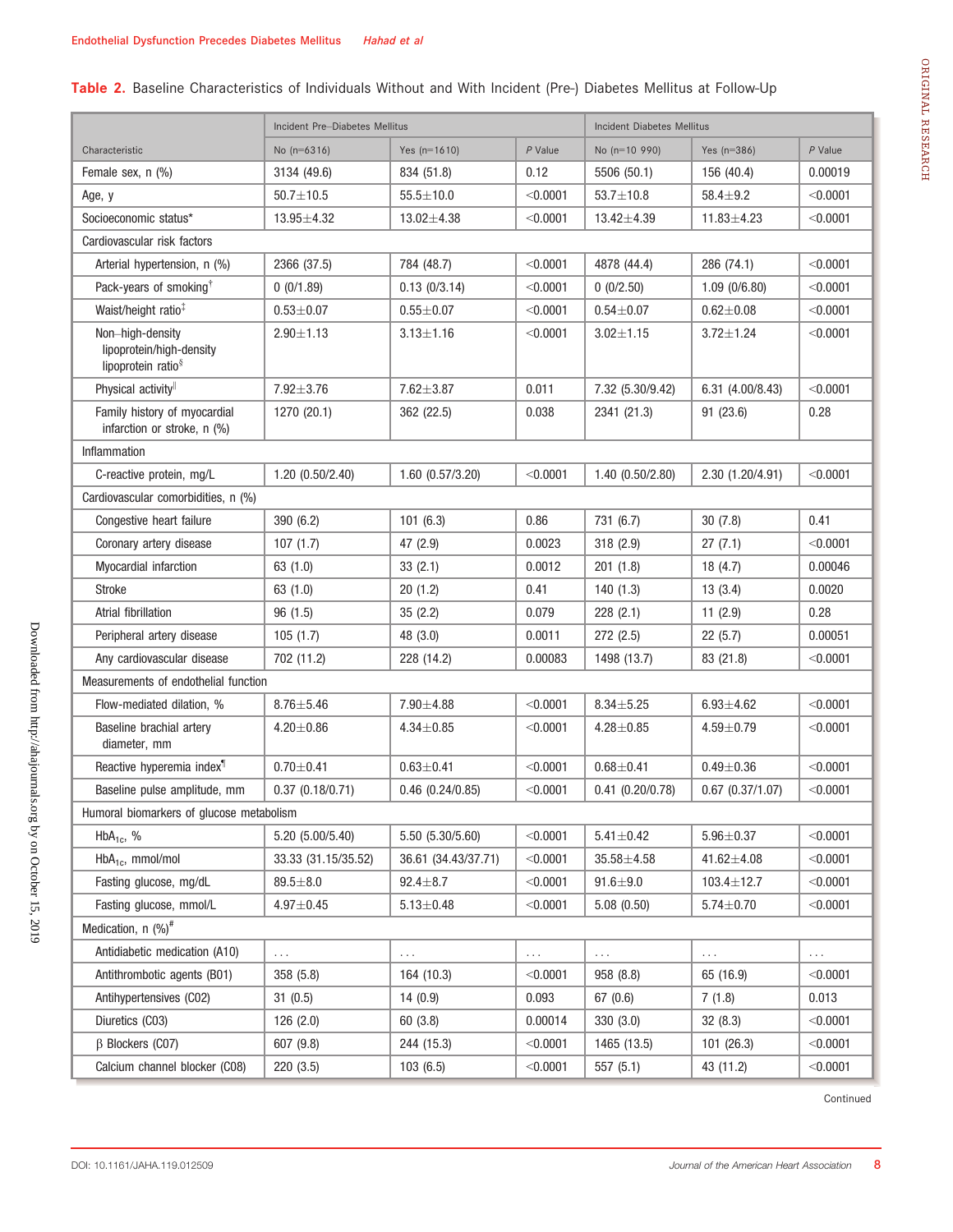#### Table 2. Continued

|                                                                       | Incident Pre-Diabetes Mellitus |                |            | Incident Diabetes Mellitus |               |           |  |
|-----------------------------------------------------------------------|--------------------------------|----------------|------------|----------------------------|---------------|-----------|--|
| Characteristic                                                        | No $(n=6316)$                  | Yes $(n=1610)$ | $P$ Value  | No $(n=10, 990)$           | Yes $(n=386)$ | $P$ Value |  |
| Agents acting on the<br>renin-angiotensin-aldosterone<br>system (CO9) | 810 (13.0)                     | 345 (21.6)     | $<$ 0.0001 | 2009 (18.5)                | 150(39.1)     | < 0.0001  |  |
| Lipid-modifying agents (C10)                                          | 357(5.7)                       | 202(12.7)      | $<$ 0.0001 | 1087(10.0)                 | 82 (21.4)     | < 0.0001  |  |

Baseline characteristics of individuals who developed incident (pre-)diabetes mellitus at follow-up and those who remained free of (pre-)diabetes mellitus. Individuals were grouped according to medical history and HbA<sub>1c</sub> levels as normoglycemic (<5.7% [<39 mmol/mol]), as having increased risk for diabetes mellitus or pre-diabetes mellitus (5.7%-6.4% [39-46 mmol/mol]), and as having diabetes mellitus (≥6.5% [≥48 mmol/mol]). Plus-minus values are means SDs, and 2 values in parentheses are medians with 25th and 75th percentiles. Number (percentage) denotes absolute and relative frequency. P values were derived by Fisher exact or  $\chi^2$  tests for categorial variables; and for continuous variables, Mann-Whitney U or Student t tests were used.  $HbA_{1c}$  indicates hemoglobin  $A_{1c}$ .

\*Socioeconomic status score ranges from 3 to 21, with higher values indicating higher status.

† Pack-years was calculated as number of cigarettes smoked per day, divided by 20 and multiplied by duration of smoking in years.

‡ Waist/height ratio is the waist circumference divided by the body height in centimeters.

®Non–high-density lipoprotein/high-density lipoprotein ratio was calculated by subtracting high-density lipoprotein cholesterol from total cholesterol, divided by high-density lipoprotein cholesterol.

‖ Physical activity score was calculated by multiplying total minutes of activity by the intensity score, displayed per 1000 units.

¶ Reactive hyperemia index is the logarithmic ratio of digital pulse amplitude at baseline and after cuff release, normalized to the control finger.

# Medication is labeled with the anatomical therapeutic chemical code.

remain poorly investigated. In the present study, it was clearly demonstrated that in the setting of type 2 diabetes mellitus, the assessment of endothelial dysfunction in different circulatory beds shows a differential picture, highlighting the interrelation between early microvascular deterioration and disease progression.

# Endothelial Dysfunction Precedes the Development of Type 2 Diabetes Mellitus

The concept that endothelial dysfunction may precede the development of future type 2 diabetes mellitus has been proposed earlier. Several studies indicated that elevated biomarkers suggestive of endothelial dysfunction/activation, including adhesion molecules intercellular adhesion molecule 1, E-selectin, and vascular cell adhesion molecule 1, as well as hemostatic markers, such as von Willebrand factor and PAI-1 (plasminogen activator inhibitor-1), predicted an increased risk of type 2 diabetes mellitus independent of other diabetes mellitus risk factors, such as obesity, inflammation, and insulin resistance.<sup>10,12–14</sup> In addition, Rossi et al established that, in postmenopausal women, endothelial dysfunction assessed via FMD of the brachial artery may precede the onset of type 2 diabetes mellitus.<sup>11</sup> This study was, however, too small to adjust for other risk factors.

More recently, on the basis of a systematic review and meta-analysis, Muris et al postulated that diseased microvessels might concur to the onset of type 2 diabetes mellitus.<sup>29</sup> However, in none of these studies, methods that allow differentiating between endothelial dysfunction of largeconductance versus small-resistance vessels were neither comprehensively investigated nor assessed simultaneously. Furthermore, sample size and the selection of confounders used for adjustments were limited. From a pathophysiological perspective, it has been hypothesized that, in particular, 2 mechanisms may explain the association between microvascular alterations and risk of type 2 diabetes mellitus.<sup>29,30</sup> First, in the arteriolar microcirculation, endothelial dysfunction may impair the function of insulin to redirect blood flow in skeletal muscle from nonnutritive to nutritive capillaries and thereby may reduce insulin-meditated glucose uptake.  $31,32$ Second, (pancreatic) microvascular endothelial dysfunction may cause apoptosis of  $\beta$  cells in the pancreas, reducing insulin secretion by the pancreas and thus leading to hyperglycemia, which, in turn, can further impair microvascular endothelial function. $33-35$  Mechanistically, insulin stimulates the endothelial NO synthase, leading to production of the vasodilator NO, whereas disrupted endothelial insulin signaling impairs endothelial NO synthase pathways and the balance between production of vasodilator and vasoconstrictor substances. $36$  In this context, endothelial glucotoxicity, lipotoxicity, and inflammation associated with altered insulin signaling and insulin resistance enhance the production of reactive oxygen species and oxidative stress, thus limiting NO bioavailability and resulting in hypertension, reduced blood flow, and disturbed transport of glucose and insulin to target tissues.<sup>36</sup>

The present results demonstrate that endothelial dysfunction of arterioles/microvessels, assessed by RHI, independently predicted the development of (pre–)diabetes mellitus, whereas this association was weaker for endothelial dysfunction of conductance vessels, as indicated by FMD. Because the association of large-conductance artery endothelial dysfunction and risk of type 2 diabetes mellitus was attenuated after adjustment for the cardiovascular risk profile in the case of FMD, this may reflect, at least in part, the stronger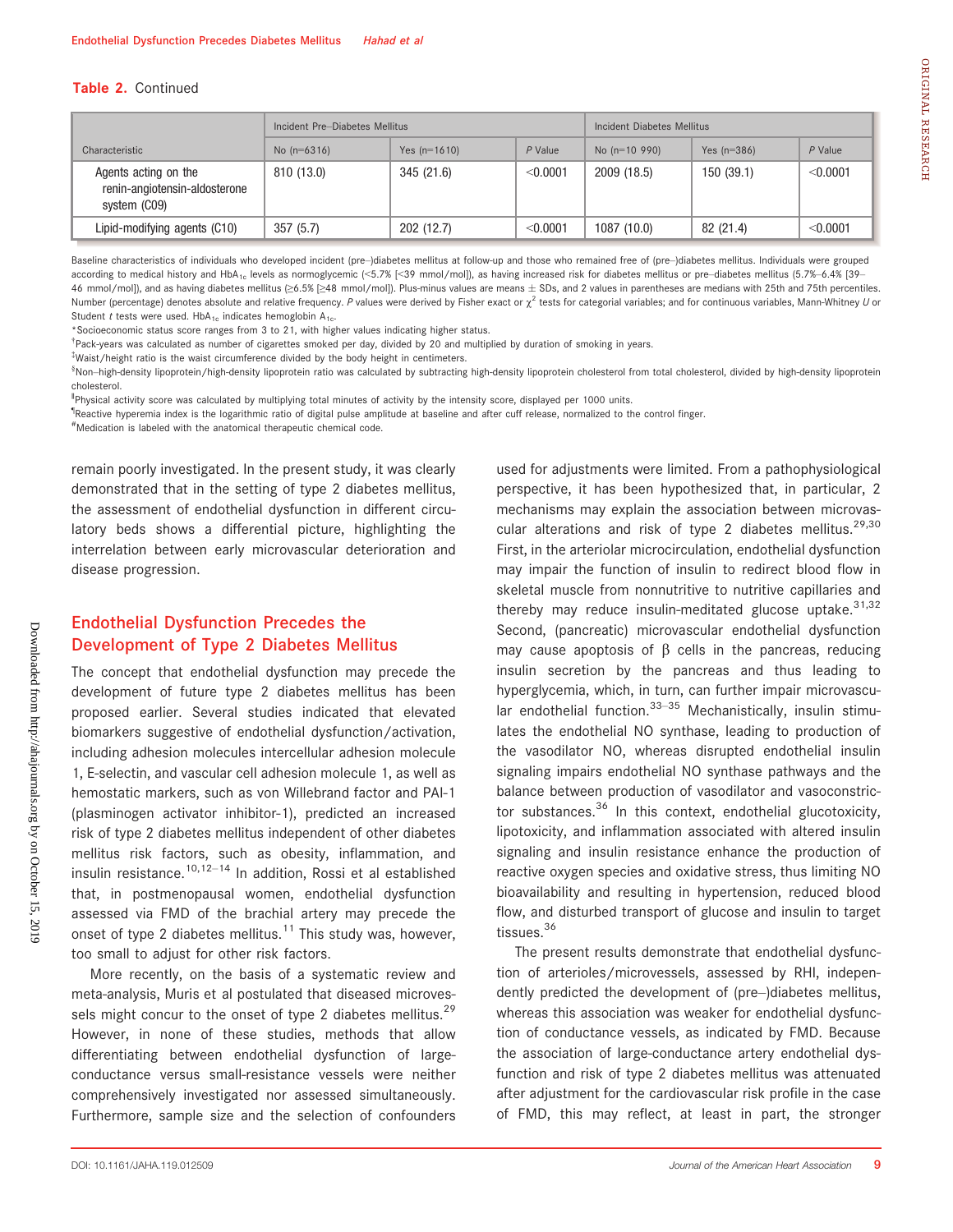

Figure 2. Endothelial function and incidence of (pre-)diabetes mellitus. A, Reactive hyperemia index, B, Baseline pulse amplitude, C, Flow-mediated dilation, D, Baseline brachial artery diameter. Binomial plots presenting the incidence of (pre–)diabetes mellitus over the range of endothelial function variables at baseline, as indicated by a regression line with 95% CI.

dependence of FMD on CVD risk, $<sup>8</sup>$  emphasizing the differing</sup> role of endothelial dysfunction depending on the arterial bed. This would be consistent with the notion that endothelial dysfunction in large arterial beds is a key step in the pathogenesis of atherosclerotic CVD, whereas endothelial dysfunction at the level of arteriolar microcirculation with a vast surface area in intimate contact with metabolically active, insulin-sensitive tissues may be associated with the risk of type 2 diabetes mellitus.<sup>10,37</sup> The present study allows us, for the first time, to directly compare the role of microvascular and macrovascular endothelial dysfunction for the development of pre–diabetes mellitus and type 2 diabetes mellitus and supports the concept of microvascular endothelial dysfunction representing an independent precursor to both diabetic phenotypes. In this context, endothelial dysfunction appears to be a shared antecedent of CVD and type 2 diabetes mellitus in a causative framework in which both are consequences of preceding endothelial dysfunction.38,39 However, the interplay of metabolism, microcirculation, and macrocirculation is complex and still not fully understood. Previous research suggested that microvascular alterations interact within the vascular continuum with larger arteries, subsequently leading to upstream endothelial dysfunction (over time) and atherogenesis (micro-macro interaction). $40-43$ These microvascular alterations in the earlier course of disease development may be reversible through adaption, whereas macrovascular alterations may be more irreversible through maladaptation, which underlines the independent predictive role of RHI in (pre–)diabetes mellitus, whereas FMD may reflect the initiation of atherosclerotic changes over time caused by the preceding microvascular dysfunction.<sup>39</sup>

In the present analysis, binomial plots revealed that worsening of endothelial function, measured by RHI and FMD, was accompanied by a steady increase in incidence of pre–diabetes mellitus and diabetes mellitus. In addition, structural components of endothelial function variables, such as baseline pulse amplitude and brachial artery diameter, appeared to also influence (pre–)diabetes mellitus risk, partly even to a greater extent than the functional markers, reflecting the arterial state on which functional markers are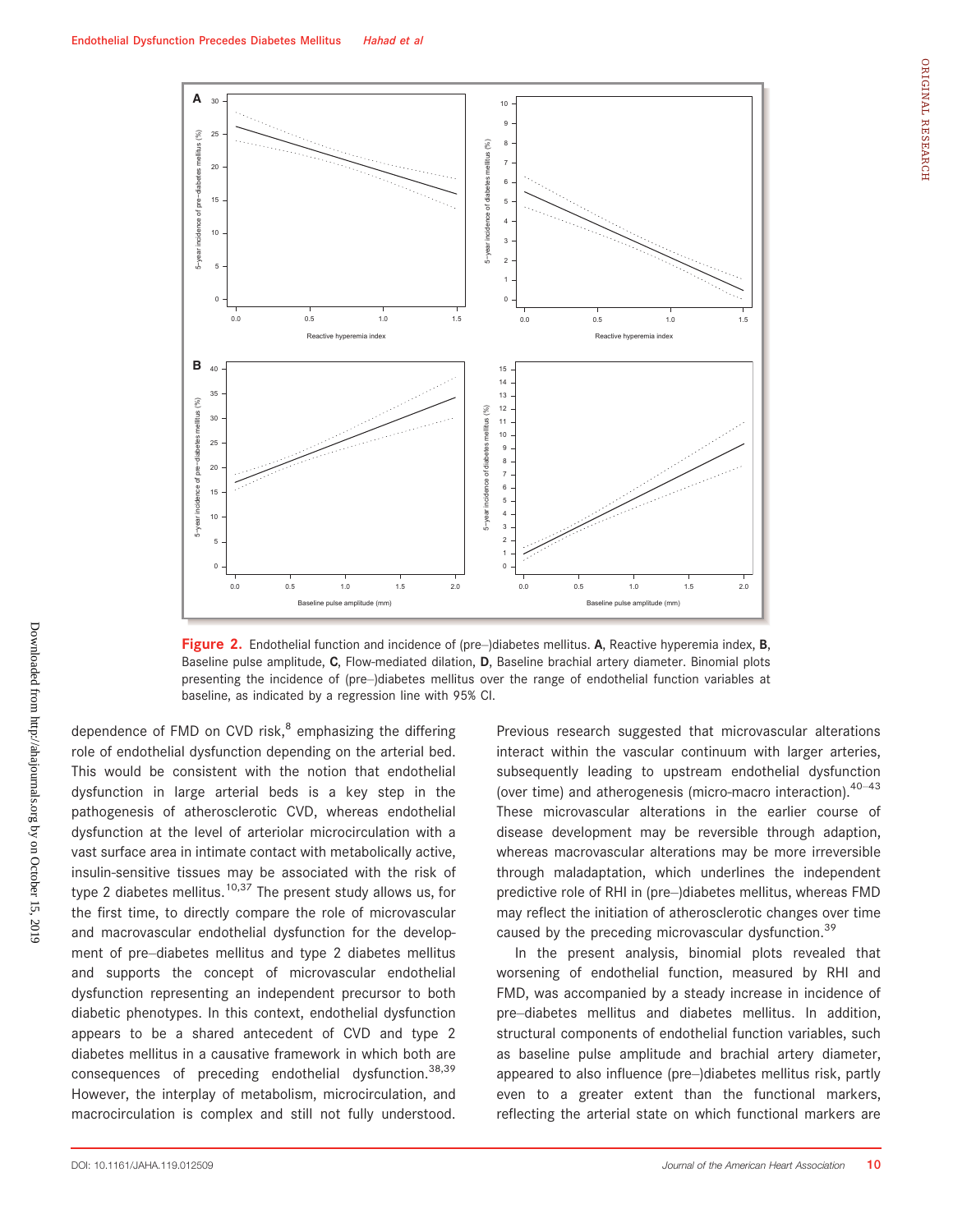



Figure 2. Continued.

based on. In contrast to the results for RHI derived from digital volume plethysmography, there was no significant relation between FMD and  $HbA_{1c}$  levels at follow-up as well as risk of type 2 diabetes mellitus, but between FMD and risk of pre–diabetes mellitus, after adjustment for the cardiovascular risk profile. However, as FMD predicted incident pre–diabetes mellitus but not diabetes mellitus, this is likely because of the fact that risk prediction of incident diabetes mellitus includes normoglycemic subjects as well as subjects in the prediabetic stage in which damages may be already present and, thus, FMD may provide less predictive power in case of progression to overt disease.

A lower RHI, measured via digital volume plethysmography, was closely associated with higher  $HbA_{1c}$  levels and predicted an increased risk for future development of incident pre–diabetes mellitus and type 2 diabetes mellitus. In a dosedependent manner, RR for incident disease increased from pre– diabetes mellitus to diabetes mellitus. More important, RHI appeared to be an independent predictor of increased  $HbA_{1c}$ levels, even after adjustment for baseline  $HbA_{1c}$ , showing that RHI might be predictive for (pre–)diabetes mellitus development, even when  $HbA_{1c}$  levels are below a critical threshold or normal. Because endothelial dysfunction is an indicator of early vascular damage, it might provide incremental value for the detection of metabolic abnormalities that are not completely displayed by blood markers, such as  $HbA_{1c}$ , in early stages of disease development. Of interest, regression analysis demonstrated that these relationships were independent of age, sex, socioeconomic status, cardiovascular risk factors, prevalent CVD, medication use, and levels of C-reactive protein (as an indicator of systemic inflammation). Therefore, it is likely that dysregulated arteriolar endothelial function constitutes an independent risk marker for the development of pre–diabetes mellitus and type 2 diabetes mellitus by displaying clinically relevant, early vascular damage. Given the above, these findings may contribute to identify high-risk individuals in the setting of primary prevention.

#### Strengths and Limitations of the Present Study

Strengths of the present study include the novelty of prospectively examining the predictive power of RHI, derived from digital volume plethysmography and FMD, with respect to pre–diabetes mellitus and diabetes mellitus in a populationbased cohort. Furthermore, the large sample size of the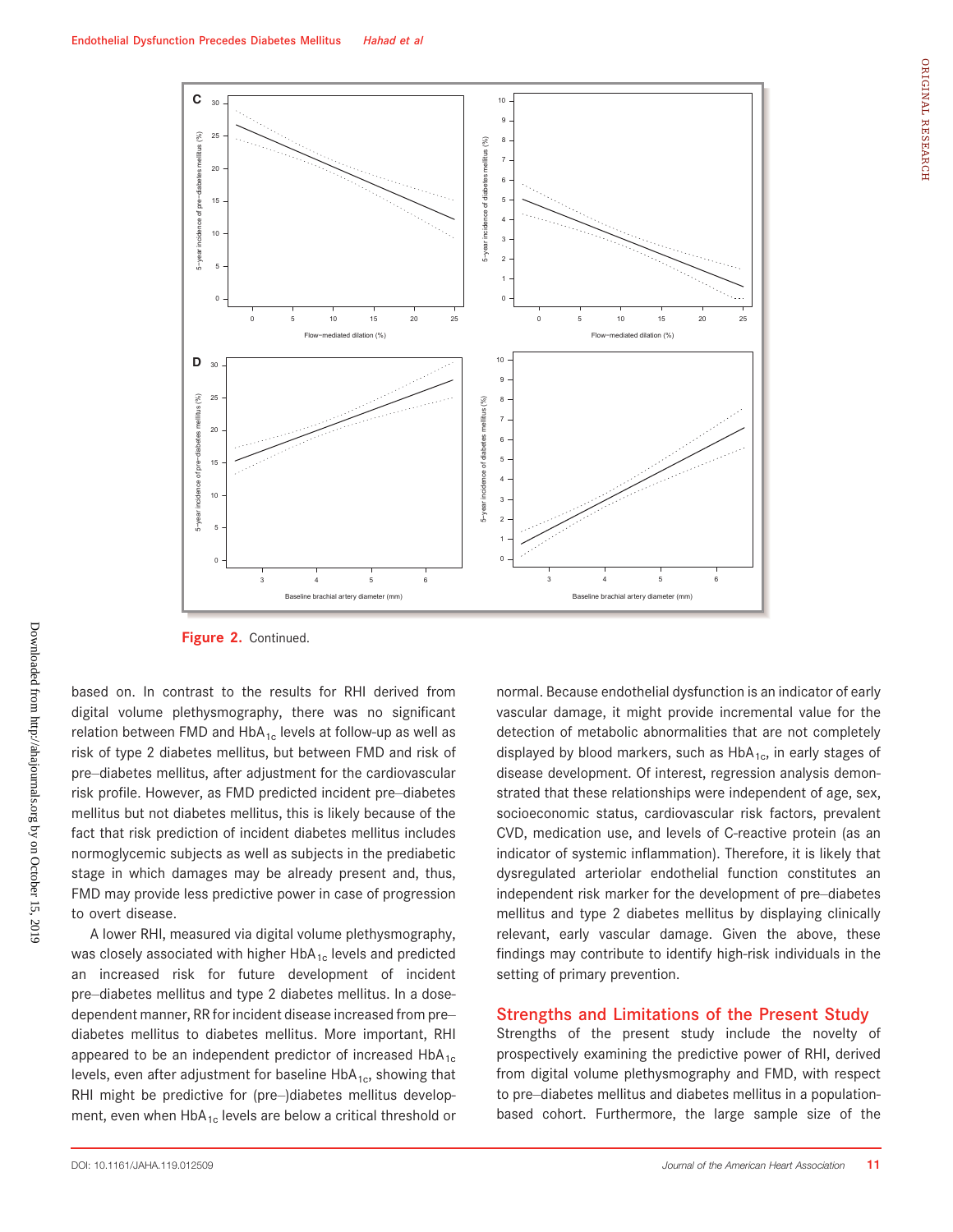| Measurements of                      |        | Model $1*$                                |           | Model $2^{\dagger}$                       |         | Model $3‡$                                |           |
|--------------------------------------|--------|-------------------------------------------|-----------|-------------------------------------------|---------|-------------------------------------------|-----------|
| Endothelial Function                 | No.    | $\beta$ Estimate per SD (95% CI)          | $P$ Value | $\beta$ Estimate per SD (95% CI)          | P Value | $\beta$ Estimate per SD (95% CI)          | $P$ Value |
| Reactive hyperemia index             | 8435   | $-0.028$<br>$(-0.039 \text{ to } -0.017)$ | < 0.0001  | $-0.020$<br>$(-0.034 \text{ to } -0.007)$ | 0.0025  | $-0.020$<br>$(-0.033 \text{ to } -0.007)$ | 0.0029    |
| Baseline pulse amplitude             | 8435   | $0.027$ (0.016 to 0.038)                  | < 0.0001  | $0.015$ (0.001 to 0.029)                  | 0.035   | $0.015$ (0.001 to 0.029)                  | 0.033     |
| Flow-mediated dilation               | 9522   | $-0.016$<br>$(-0.026 \text{ to } -0.006)$ | 0.0016    | $-0.003$ ( $-0.015$ to 0.008)             | 0.62    | $-0.003$<br>(-0.015 to 0.009)             | 0.59      |
| Baseline brachial<br>artery diameter | 10 261 | $0.032$ (0.019 to 0.046)                  | < 0.0001  | $0.015$ (-0.001 to 0.030)                 | 0.068   | 0.015<br>$(-0.001$ to $0.030)$            | 0.066     |

b Estimates and 95% CIs are derived from a linear regression model, modeling for HbA1c levels (dependent variable) per 1-SD increase in endothelial function (independent variable). Patients with intake of drugs affecting blood glucose at baseline and follow-up were excluded from analyses. HbA<sub>1c</sub> indicates hemoglobin A<sub>1c</sub>.

Model 2 was additionally adjusted for arterial hypertension, waist/height ratio, pack-years of smoking, non–high-density lipoprotein/high-density lipoprotein ratio, physical activity, family history of myocardial infarction or stroke, cardiovascular disease (comprising congestive heart failure, coronary artery disease, myocardial infarction, stroke, atrial fibrillation, and peripheral artery disease), and medication use (antithrombotic agents, antihypertensives, diuretics,  $\beta$  blockers, calcium channel blocker, agents acting on the renin-angiotensin-aldosterone system, and lipid-modifying agents).

‡ Model 3 was additionally adjusted for C-reactive protein.

population-representative GHS across a broad age spectrum as well as the comprehensive and standardized assessment of endothelial function in multiple circulatory beds, glucose status, and further included variables are notable. Some limitations, however, need to be considered. More important, this is the first study to investigate a variety of measurements of endothelial dysfunction simultaneously in a populationbased setting. As the investigated sample represents a mid-European predominantly white population, the findings have limited generalizability to other ethnicities. Although the analyses corrected for a broad spectrum of known confounders, residual confounding cannot be fully excluded. Furthermore, we could not account for the genetic susceptibility to type 2 diabetes mellitus, which is known to play an important role in disease development.<sup>44</sup> Because changes in  $HbA_{1c}$  were assessed on the basis of 2 measurements (ie, baseline and 5-year follow-up), we cannot evaluate the course of HbA<sub>1c</sub> in between measurements. However, it may be

#### Table 4. Impact of Endothelial Function on Incident (Pre-)Diabetes Mellitus After 5-Year Follow-Up

|                                                                                                |        | Model 1*               |           | Model $2^{\dagger}$    |           | Model $3^*$            |           |  |
|------------------------------------------------------------------------------------------------|--------|------------------------|-----------|------------------------|-----------|------------------------|-----------|--|
| Measurements of Endothelial Function                                                           | No.    | Relative Risk (95% CI) | $P$ Value | Relative Risk (95% CI) | $P$ Value | Relative Risk (95% CI) | $P$ Value |  |
| Estimates (per 1-SD decline of endothelial function marker) for incident pre-diabetes mellitus |        |                        |           |                        |           |                        |           |  |
| Reactive hyperemia index                                                                       | 6125   | $1.15(1.09 - 1.21)$    | < 0.0001  | $1.08(1.02 - 1.15)$    | 0.010     | $1.08(1.02 - 1.15)$    | 0.012     |  |
| Baseline pulse amplitude                                                                       | 6125   | $1.15(1.10-1.21)$      | < 0.0001  | $1.12(1.05 - 1.18)$    | 0.00023   | $1.12(1.06 - 1.19)$    | 0.00019   |  |
| Flow-mediated dilation                                                                         | 6849   | $1.08(1.02 - 1.14)$    | 0.00015   | $1.08(1.02 - 1.14)$    | 0.014     | $1.08(1.02 - 1.14)$    | 0.012     |  |
| Baseline brachial artery diameter                                                              | 7271   | $1.18(1.10-1.26)$      | < 0.0001  | $1.14(1.06-1.23)$      | 0.00080   | $1.14(1.06-1.23)$      | 0.00080   |  |
| Estimates (per 1-SD decline of endothelial function marker) for incident diabetes mellitus     |        |                        |           |                        |           |                        |           |  |
| Reactive hyperemia index                                                                       | 8536   | $1.42(1.25 - 1.60)$    | < 0.0001  | $1.16(1.01 - 1.34)$    | 0.040     | $1.16(1.01 - 1.34)$    | 0.041     |  |
| Baseline pulse amplitude                                                                       | 8536   | $1.33(1.20 - 1.46)$    | < 0.0001  | $1.17(1.02 - 1.33)$    | 0.023     | $1.17(1.02 - 1.33)$    | 0.022     |  |
| Flow-mediated dilation                                                                         | 9633   | $1.19(1.04 - 1.37)$    | 0.014     | $1.01(0.86 - 1.18)$    | 0.94      | $1.01(0.86 - 1.19)$    | 0.92      |  |
| Baseline brachial artery diameter                                                              | 10 371 | 1.20 (1.02-1.41)       | 0.027     | $0.96(0.79 - 1.16)$    | 0.65      | $0.95(0.79 - 1.16)$    | 0.63      |  |

Relative risks and 95% CIs are derived from a Poisson regression model with robust variance estimation, modeling for incident (pre–)diabetes mellitus (dependent variable) per 1-SD decline in endothelial function (independent variable). Flow-mediated dilation and reactive hyperemia index were modeled as inverse term (multiplied by -1), to provide estimates reflecting increased risk.

\*Model 1 was adjusted for sex, age, and socioeconomic status.

† Model 2 was additionally adjusted for arterial hypertension, waist/height ratio, pack-years of smoking, non–high-density lipoprotein/high-density lipoprotein ratio, physical activity, family history of myocardial infarction or stroke, cardiovascular disease (comprising congestive heart failure, coronary artery disease, myocardial infarction, stroke, atrial fibrillation, and peripheral artery disease), and medication use (antithrombotic agents, antihypertensives, diuretics,  $\beta$  blockers, calcium channel blocker, agents acting on the renin-angiotensin-aldosterone system, and lipid-modifying agents).

‡ Model 3 was additionally adjusted for C-reactive protein.

<sup>\*</sup>Model 1 was adjusted for baseline  $HbA_{1c}$ , sex, age, and socioeconomic status.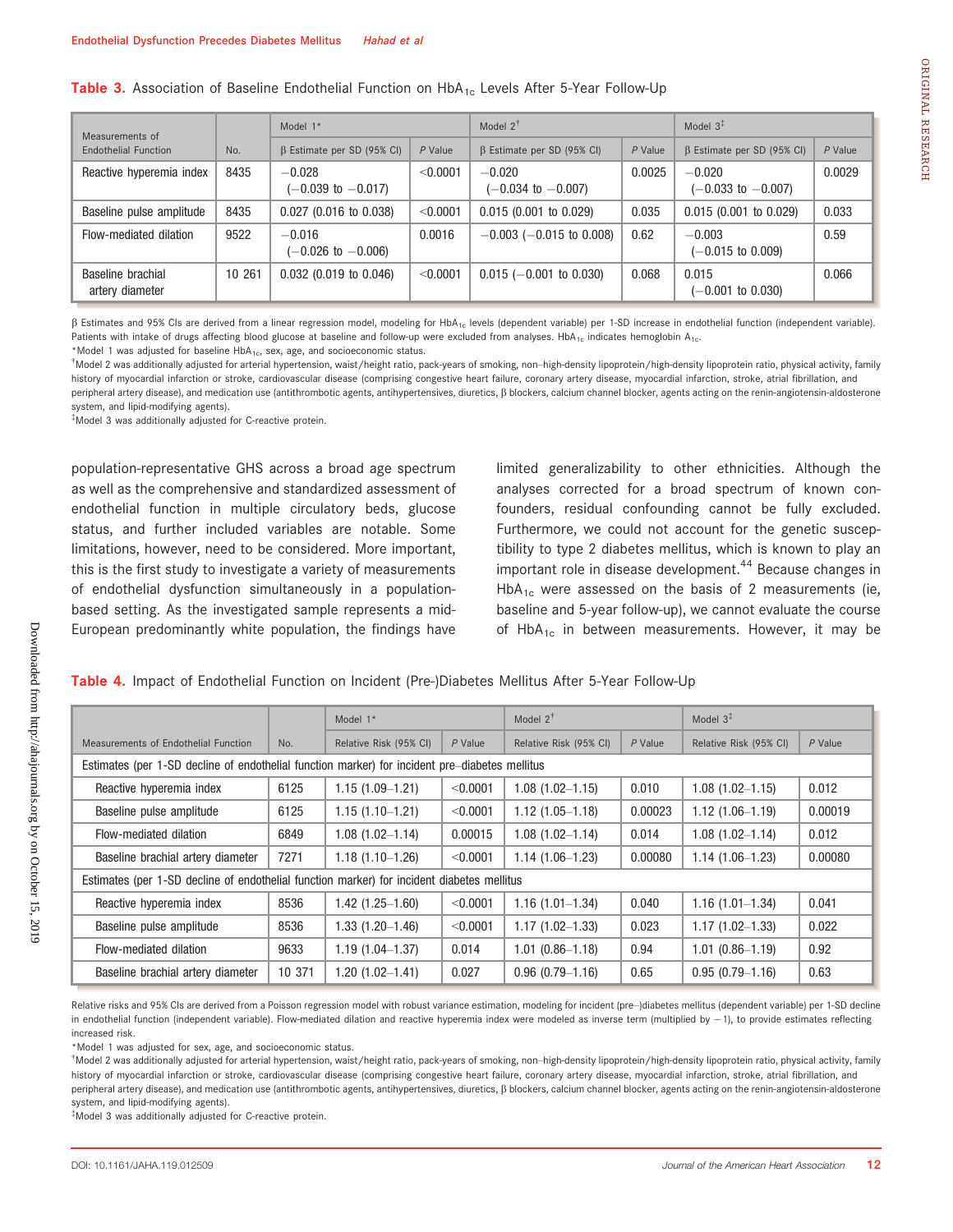reasonable to assume that  $HbA_{1c}$  increased more or less steadily over time, as previously demonstrated.<sup>45</sup> Also, we cannot rule out that methodological aspects of the determination of endothelial function may have affected our results because upper arm/brachial occlusion is known to produce a larger dilatory effect (and less NO mediated) compared with a lower arm/wrist occlusion, which could be relevant to the different response to FMD and RHI.<sup>46</sup> Nevertheless, rigorous efforts were undertaken for standardized phenotyping and to minimize potential confounding during assessment of endothelial dysfunction.

### **Conclusions**

Our data support the concept that endothelial dysfunction of the microvasculature, in particular resistance (but not conductance) vessels, precedes the development of type 2 diabetes mellitus. This implicates that microvascular damage might occur before the manifestation of diabetes mellitus. Future studies are needed to evaluate whether assessment of microvascular endothelial dysfunction may be useful in the risk stratification in primary prevention given the epidemic of diabetes mellitus development and the limitations of current risk stratification tools for type 2 diabetes mellitus.

### Acknowledgments

We appreciate the contribution of the participants of the GHS (Gutenberg Health Study) as well as the excellent assistance of all technicians, study nurses, and coworkers involved in the GHS. Drs Hahad and Münzel are the guarantors of this work and, as such, had full access to all the data in the study and take responsibility for the integrity of the data and the accuracy of the data analysis.

### Sources of Funding

The GHS (Gutenberg Health Study) is funded through the government of Rhineland-Palatinate ("Stiftung Rheinland-Pfalz für Innovation," contract AZ 961-386261/733), the research programs "Wissen schafft Zukunft" and "Center for Translational Vascular Biology" of the Johannes Gutenberg–University of Mainz, and its contract with Boehringer Ingelheim and PHILIPS Medical Systems, including an unrestricted grant for the GHS and by the Foundation Heart of Mainz. The funders had no role in study design, data collection and analysis, decision to publish, or preparation of the manuscript.

#### **Disclosures**

Drs Münzel, Gori, and Wild are principal investigators of the German Center for Cardiovascular Research, partner site Rhine-Main, Mainz, Germany. Drs Wild and Prochaska are funded by the Federal Ministry of Education and Research (BMBF 01EO1503). The remaining authors have no disclosures to report.

### References

- 1. NCD Risk Factor Collaboration (NCD-RisC). Worldwide trends in diabetes since 1980: a pooled analysis of 751 population-based studies with 4.4 million participants. Lancet. 2016;387:1513-1530.
- 2. Cho NH, Shaw JE, Karuranga S, Huang Y, da Rocha Fernandes JD, Ohlrogge AW, Malanda B. Idf diabetes atlas: global estimates of diabetes prevalence for 2017 and projections for 2045. Diabetes Res Clin Pract. 2018;138:271-281.
- 3. Grundy SM, Benjamin IJ, Burke GL, Chait A, Eckel RH, Howard BV, Mitch W, Smith SC Jr, Sowers JR. Diabetes and cardiovascular disease: a statement for healthcare professionals from the American Heart Association. Circulation. 1999;100:1134–1146.
- 4. Williams SB, Cusco JA, Roddy MA, Johnstone MT, Creager MA. Impaired nitric oxide-mediated vasodilation in patients with non-insulin-dependent diabetes mellitus. J Am Coll Cardiol. 1996;27:567–574.
- 5. Williams SB, Goldfine AB, Timimi FK, Ting HH, Roddy MA, Simonson DC, Creager MA. Acute hyperglycemia attenuates endothelium-dependent vasodilation in humans in vivo. Circulation. 1998;97:1695–1701.
- 6. Munzel T, Gori T, Bruno RM, Taddei S. Is oxidative stress a therapeutic target in cardiovascular disease? Eur Heart J. 2010;31:2741-2748.
- 7. Munzel T, Sinning C, Post F, Warnholtz A, Schulz E. Pathophysiology, diagnosis and prognostic implications of endothelial dysfunction. Ann Med. 2008;40:180–196.
- 8. Flammer AJ, Anderson T, Celermajer DS, Creager MA, Deanfield J, Ganz P, Hamburg NM, Luscher TF, Shechter M, Taddei S, Vita JA, Lerman A. The assessment of endothelial function: from research into clinical practice. Circulation. 2012;126:753–767.
- 9. Ciccone MM, Scicchitano P, Cameli M, Cecere A, Cortese F, Dentamaro I, Gentile F, Gesualdo M, Maiello M, Modesti PA, Muiesan ML, Novo S, Palmiero P, Saba PS, Zito A, Mattioli AV, Pedrinelli R. Endothelial function in prediabetes, diabetes and diabetic cardiomyopathy: a review. *J Diabetes Metab*. 2014;5:1–10.
- 10. Meigs JB, Hu FB, Rifai N, Manson JE. Biomarkers of endothelial dysfunction and risk of type 2 diabetes mellitus. JAMA. 2004;291:1978–1986.
- 11. Rossi R, Cioni E, Nuzzo A, Origliani G, Modena MG. Endothelial-dependent vasodilation and incidence of type 2 diabetes in a population of healthy postmenopausal women. Diabetes Care. 2005;28:702–707.
- 12. Thorand B, Baumert J, Chambless L, Meisinger C, Kolb H, Doring A, Lowel H, Koenig W; MONICA/KORA Study Group. Elevated markers of endothelial dysfunction predict type 2 diabetes mellitus in middle-aged men and women from the general population. Arterioscler Thromb Vasc Biol. 2006;26:398-405.
- 13. Meigs JB, O'Donnell CJ, Tofler GH, Benjamin EJ, Fox CS, Lipinska I, Nathan DM, Sullivan LM, D'Agostino RB, Wilson PW. Hemostatic markers of endothelial dysfunction and risk of incident type 2 diabetes: the Framingham Offspring Study. Diabetes. 2006;55:530–537.
- 14. Odegaard AO, Jacobs DR Jr, Sanchez OA, Goff DC Jr, Reiner AP, Gross MD. Oxidative stress, inflammation, endothelial dysfunction and incidence of type 2 diabetes. Cardiovasc Diabetol. 2016;15:51.
- 15. Song Y, Manson JE, Tinker L, Rifai N, Cook NR, Hu FB, Hotamisligil GS, Ridker PM, Rodriguez BL, Margolis KL, Oberman A, Liu S. Circulating levels of endothelial adhesion molecules and risk of diabetes in an ethnically diverse cohort of women. Diabetes. 2007;56:1898–1904.
- 16. Wild PS, Zeller T, Beutel M, Blettner M, Dugi KA, Lackner KJ, Pfeiffer N, Munzel T, Blankenberg S. The Gutenberg Health Study [in German]. Bundesgesundheitsblatt Gesundheitsforschung Gesundheitsschutz. 2012;55: 824–829.
- 17. Schnabel RB, Schulz A, Wild PS, Sinning CR, Wilde S, Eleftheriadis M, Herkenhoff S, Zeller T, Lubos E, Lackner KJ, Warnholtz A, Gori T, Blankenberg S, Munzel T. Noninvasive vascular function measurement in the community: cross-sectional relations and comparison of methods. Circ Cardiovasc Imaging. 2011;4:371–380.
- 18. Schnabel RB, Wild PS, Schulz A, Zeller T, Sinning CR, Wilde S, Kunde J, Lubos E, Lackner KJ, Warnholtz A, Gori T, Blankenberg S, Munzel T; Gutenberg Health Study Investigators. Multiple endothelial biomarkers and noninvasive vascular function in the general population: the Gutenberg Health Study. Hypertension. 2012;60:288–295.